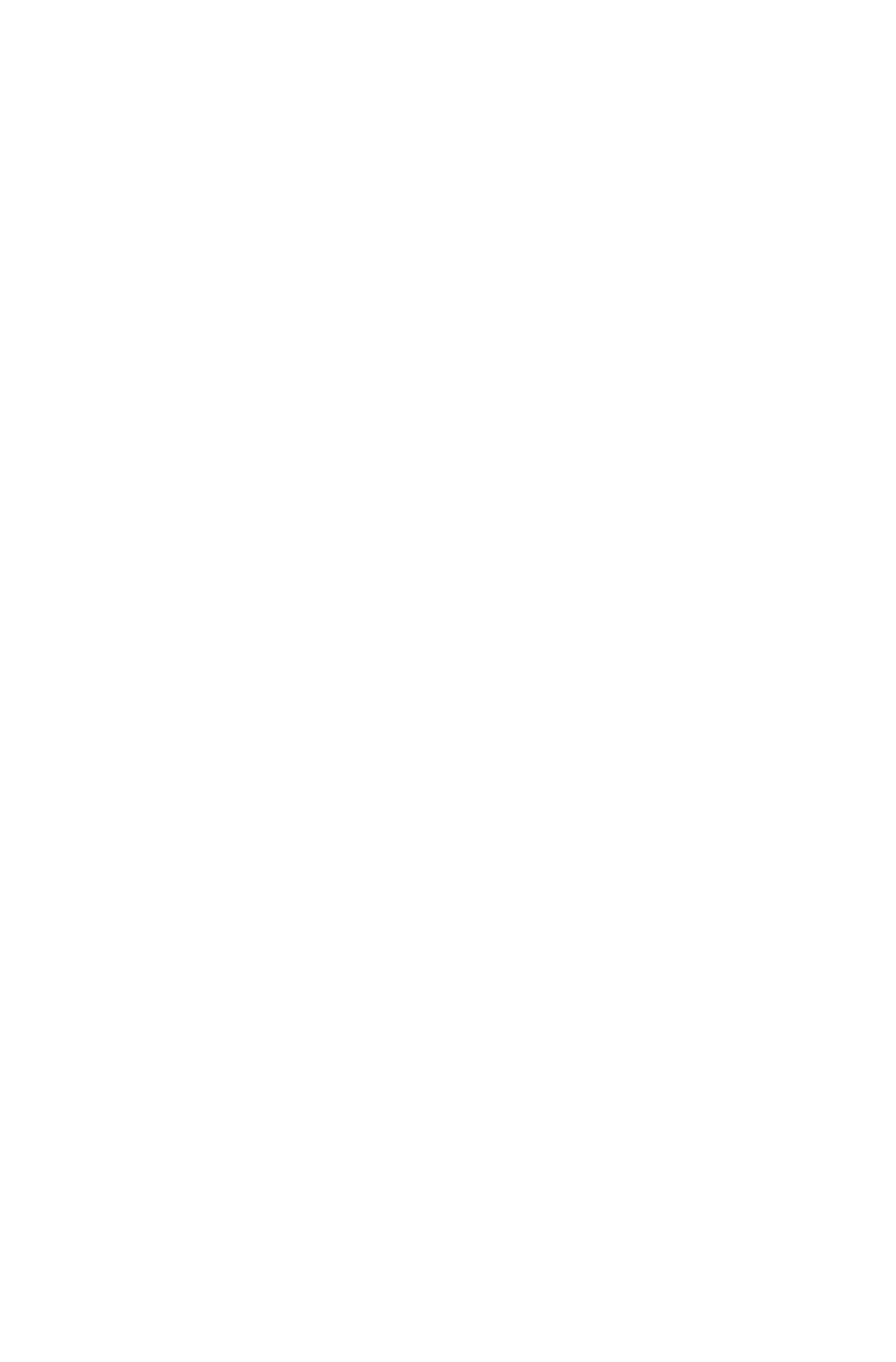### INTRODUCTION TO **GENESIS**

The book of Genesis narrates two God-willed beginnings for what constitutes the heart of biblical faith. Genesis is an act of *ongoing, daring, faithful imagination*: It is *imagination* because it gathers disparate materials together and shapes them into an utterly new articulation. It is *faithful* because for all of its disparate material it amounts to a witness to YHWH, the God of Israel who is creator of heaven and Earth. It is *daring* because it links the God-given wonder of the world to the Godgiven chosenness of Israel in a way in which creation and history were never before connected. It is *ongoing* because the book is a continuing dynamic process in which many generations of traditionalists were able to have a participating voice.

The first narration of God-willed beginning is the succinct "history of the world" that is presented in Genesis 1–11. The narrative intends to be neither scientifically nor historically plausible. It is rather an act of artistic construal whereby the origin, nature, and ongoing life of the world is linked to the creator. In order to generate this narrative, the traditionalists of ancient Israel utilized many already extant materials from cultures older than Israel. Israel, however, in its borrowing of such materials shaped, interpreted, and organized them in ways that made them into a peculiarly Israelite narrative that attested the God of Israel.

At the outset, two accounts of creation bear witness to different dimensions of the truth of created reality (1:1–2:4a; 2:4b-25). The presentation of two such narratives that are not reconciled to each other indicates from the outset that Israel's imaginative material is no single absolute statement; it is rather a playful, elusive, teasing articulation that has given interpreters (Jewish and Christian) ample room for exploration. As the story of the world unfolds in these chapters it is the claim of the text that the life of the world is profoundly alienated from the creator God: alienated by disobedience  $(3:1-19)$ , murder  $(4:1-8)$ , violence  $(6:11-13)$ , and arrogance  $(11:1-9)$ . While many theological interpretations have flowed from these old stories, the text itself does not voice or vouch for such interpretations, but provides material for the continual probe of the wonder of creation and the human predicament.

The second God-willed beginning is the ancient memory of Israel concerning the divine initiative with Israel's ancestors, four generations of patriarchs and matriarchs. The materials that constitute Genesis 12–50 are made up of many old tribal memories that have been gathered, interpreted, and organized in a deliberate way over a long period of time. In addition the tradition has created set pieces of theological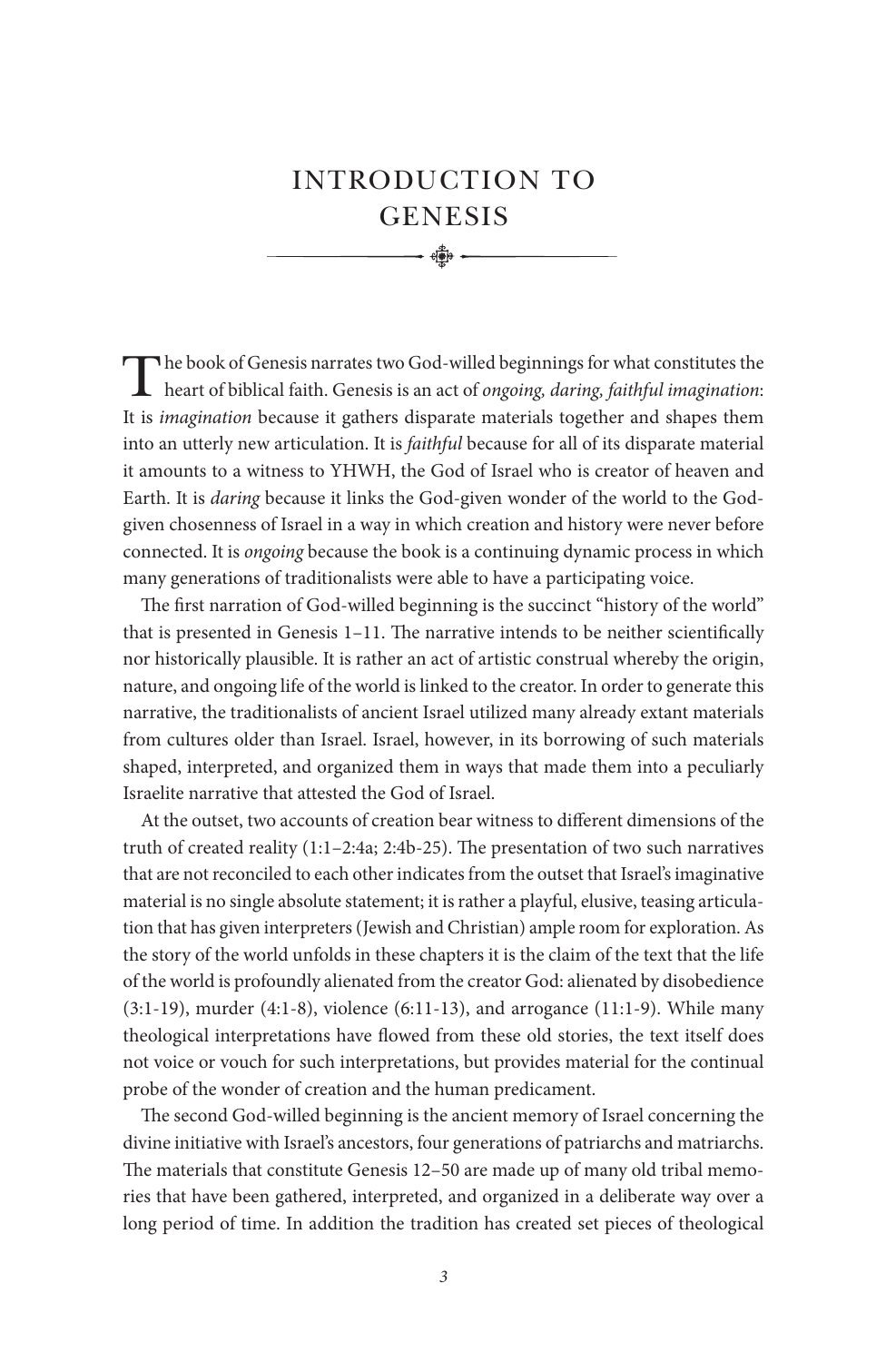affirmation at pivotal points so that the material can serve the faith requirements of Israel. The sum of this material is an account of this chosen people that is destined for a chosen land.

In each successive generation the defining question is whether the present generation will have an heir to continue the family line and to carry the promise of God into the next phase of the life of Israel. That promise from God, first given to Abraham, on the one hand concerns the prosperity and well-being of Israel. On the other hand the promise is that Israel will be a blessing to the other peoples of the world, the ones we have witnessed in Genesis 1–11. The overriding question is whether God is faithful, whether God can keep promises in spite of overwhelming circumstances to the contrary. In each generation the text gives an affirmative answer: Yes, God is faithful to God's promises! An heir is given by the power of God!

In the fourth generation, that of Joseph, the role of God is hidden and not at all as direct as in the preceding generations. This great-grandson becomes an accomplice in the predatory policies of Pharaoh, who subsequently becomes the great nemesis of Israel. Indeed, we may take the narrative of Pharaoh's predation (47:13-26) as the precondition for the book of Exodus and the status of the Hebrews as slaves of Pharaoh.

The book of Genesis is bracketed by God's goodness. In Genesis 1:31 God saw that creation was "very good." In 50:20 Joseph attests that "God intended it for good." The goodness of God persists and prevails in the face of immense impediments. The story is taken by both Jews and Christians as a witness to the truth of God in the life of the world and with God's people.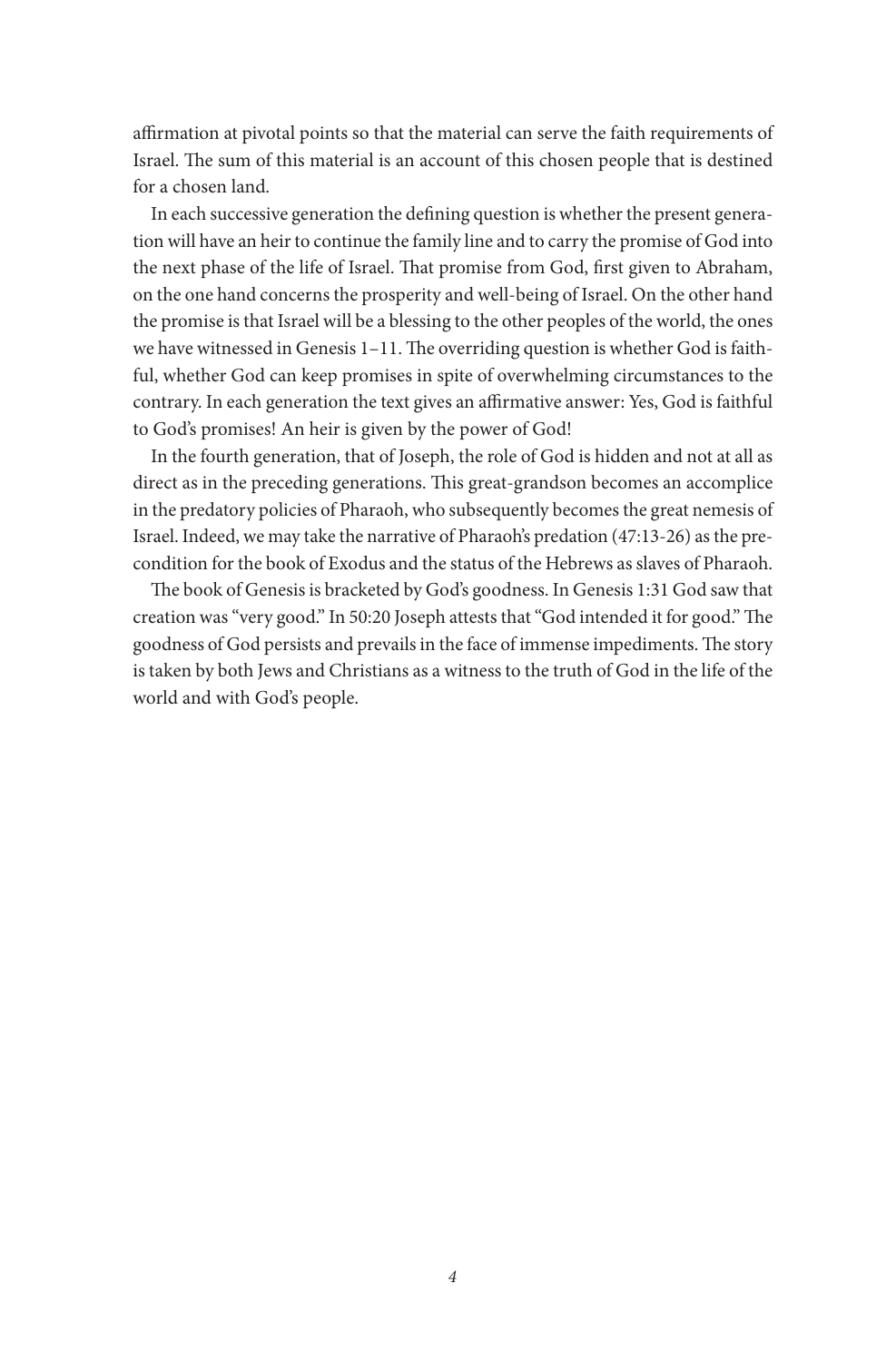# **GENESIS**

#### *Six Days of Creation and the Sabbath*

1 In the beginning when God created*<sup>a</sup>* heavens and the earth, **<sup>2</sup>** the earth was a In the beginning when God created<sup>a</sup> the formless void and darkness covered the face of the deep, while a wind from God*<sup>b</sup>* swept over the face of the waters. **<sup>3</sup>**Then God said, "Let there be light"; and there was light. **<sup>4</sup>**And God saw that the light was good; and God separated the light from the darkness. **<sup>5</sup>**God called the light Day, and the darkness he called Night. And there was evening and there was morning, the first day.

**<sup>6</sup>**And God said, "Let there be a dome in the midst of the waters, and let it separate the waters from the waters." **<sup>7</sup>** So God made the dome and separated the waters that were under the dome from the waters that were above the dome. And it was so. **<sup>8</sup>**God called the dome Sky. And there was evening and there was morning, the second day.

**<sup>9</sup>**And God said, "Let the waters under the sky be gathered together into one place, and let the dry land appear." And it was so. **<sup>10</sup>**God called the dry land Earth, and the waters that were gathered together he called Seas. And God saw that it was good. **<sup>11</sup>**Then God said, "Let the earth put forth vegetation: plants yielding seed, and fruit trees of every kind on earth that bear fruit with the seed in it." And it was so. **12**The earth brought forth vegetation: plants yielding seed of every kind, and

trees of every kind bearing fruit with the seed in it. And God saw that it was good. **<sup>13</sup>**And there was evening and there was morning, the third day.

**<sup>14</sup>**And God said, "Let there be lights in the dome of the sky to separate the day from the night; and let them be for signs and for seasons and for days and years, **<sup>15</sup>** and let them be lights in the dome of the sky to give light upon the earth." And it was so. **<sup>16</sup>**God made the two great lights—the greater light to rule the day and the lesser light to rule the night—and the stars. **<sup>17</sup>**God set them in the dome of the sky to give light upon the earth, **<sup>18</sup>** to rule over the day and over the night, and to separate the light from the darkness. And God saw that it was good. **<sup>19</sup>**And there was evening and there was morning, the fourth day.

**<sup>20</sup>**And God said, "Let the waters bring forth swarms of living creatures, and let birds fly above the earth across the dome of the sky." **<sup>21</sup>** So God created the great sea monsters and every living creature that moves, of every kind, with which the waters swarm, and every winged bird of every kind. And God saw that it was good. **<sup>22</sup>**God blessed them, saying, "Be fruitful and multiply and fill the waters in the seas, and let birds multiply on the earth."

*a* Or *when God began to create* or *In the beginning God created b* Or *while the spirit of God* or *while a mighty wind*

**1:1–2:4a. The forming and filling of creation. 1:1-2** The opening verse may be translated as an independent introductory clause (e.g., "In the beginning God created") or as a dependent temporal statement (e.g., "When God began to create . . ."). *Created* (v. 1, Heb *bereshit*) is used only of God's creating. *Formless void* (*tohu wa bohu*) and *deep* (*tehom*) in v. 2 suggest we are not dealing with creatio ex nihilo but rather creation out of a preexistent watery chaos. *Tehom* may be related to Tiamat, the Babylonian goddess associated with primeval chaos waters and defeated by the hero Marduk in the mythic *Enuma Elish*, which likely inspired this first creation story. The theme of God creating through combat with watery chaos is evident in Ps 74. **3-13** The first three days of creation establish the spaces for creation (day/night, sky, land/sea), which the subsequent three days (vv. 14-31) fill with actors (lights, sea creatures/birds, animals/humanity). This symmetry and parallelism, coupled with the repetition of *evening and . . . morning* as marking a new day, are hallmarks of the first creation account. *Dome* (vv. 6-8) separates the preexistent waters of chaos into oceans on earth and in the heavens. The recurring threat of this watery chaos returning is evident in the Noah story (see Gen 7:11). **14-25** Days 4–6 of creation parallel days 1–3. While it is God who creates the *two great lights* (v. 16), he invites that which has already been created to join in the creative process on days 5 and 6: *let the waters bring forth* (v. 20) and *let the earth bring forth* (v. 24).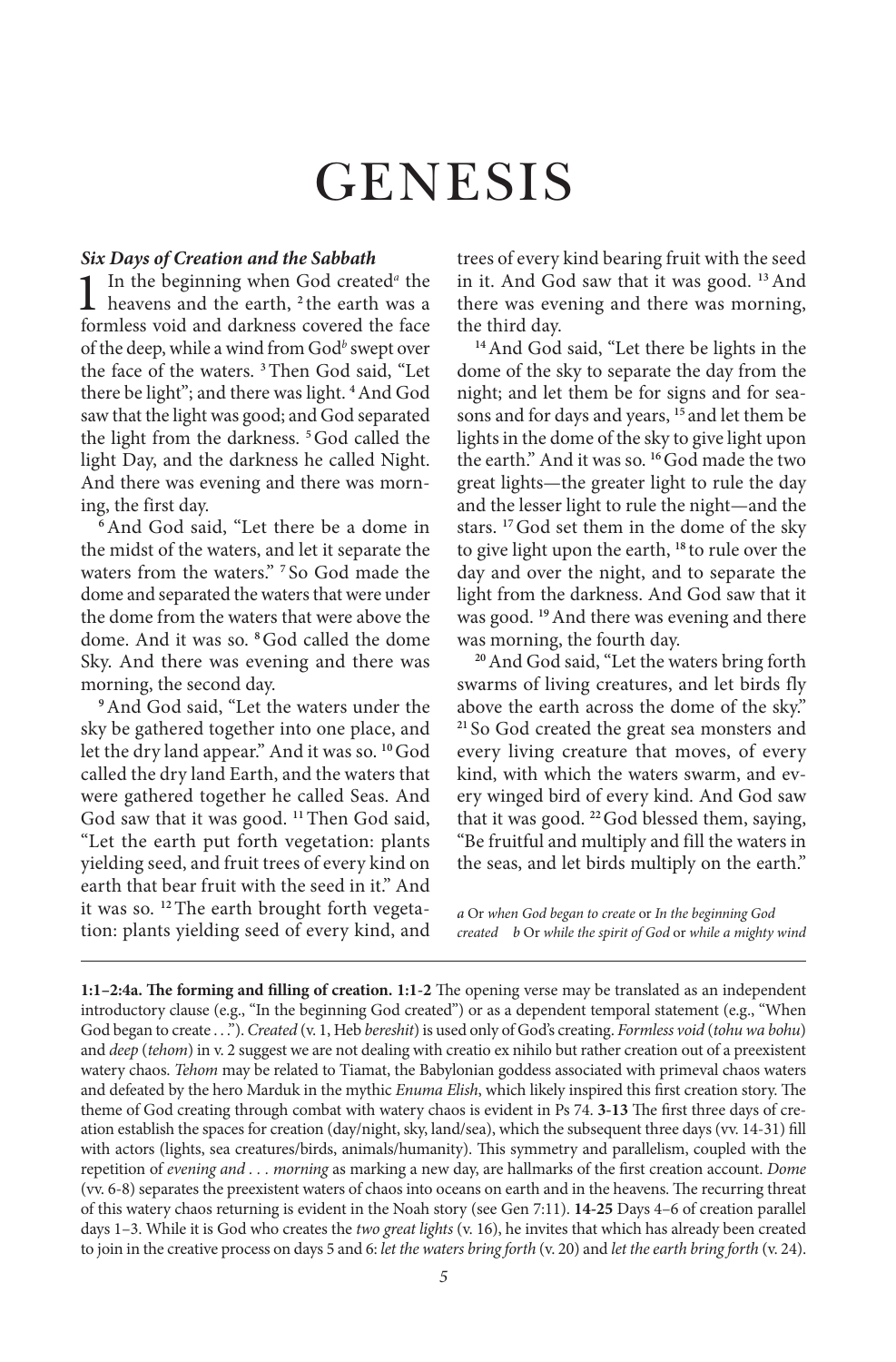**23**And there was evening and there was morning, the fifth day.

**<sup>24</sup>**And God said, "Let the earth bring forth living creatures of every kind: cattle and creeping things and wild animals of the earth of every kind." And it was so. **<sup>25</sup>**God made the wild animals of the earth of every kind, and the cattle of every kind, and everything that creeps upon the ground of every kind. And God saw that it was good.

**<sup>26</sup>**Then God said, "Let us make humankind*<sup>a</sup>* in our image, according to our likeness; and let them have dominion over the fish of the sea, and over the birds of the air, and over the cattle, and over all the wild animals of the earth,<sup>b</sup> and over every creeping thing that creeps upon the earth."

<sup>27</sup> So God created humankind<sup>a</sup> in his image, in the image of God he created them;*<sup>c</sup>* male and female he created them.

**<sup>28</sup>**God blessed them, and God said to them, "Be fruitful and multiply, and fill the earth and subdue it; and have dominion over the fish of the sea and over the birds of the air and over every living thing that moves upon the earth." **<sup>29</sup>**God said, "See, I have given you every plant yielding seed that is upon the face of all the earth, and every tree with seed in its fruit; you shall have them for food. **<sup>30</sup>**And to every beast of the earth, and to every bird of the air, and to everything that creeps on the earth, everything that has the breath of life, I have given every green plant for food." And it was so. **<sup>31</sup>**God saw everything that he had made, and indeed, it was very good. And there was evening and there was morning, the sixth day.<br>
Thus the heavens and the earth were fin-

2 Thus the heavens and the earth were fin-ished, and all their multitude. **<sup>2</sup>**And on the seventh day God finished the work that he had done, and he rested on the seventh day from all the work that he had done. **<sup>3</sup>** So God blessed the seventh day and hallowed it, because on it God rested from all the work that he had done in creation.

**<sup>4</sup>**These are the generations of the heavens and the earth when they were created.

#### *Another Account of the Creation*

In the day that the Lorp<sup>d</sup> God made the earth and the heavens, **<sup>5</sup>**when no plant of the field was yet in the earth and no herb of the field had yet sprung up—for the LORD God had not caused it to rain upon the earth, and there was no one to till the ground; **<sup>6</sup>** but a stream would rise from the earth, and water the whole face of the ground— $^7$  then the LORD God formed man from the dust of the ground,*<sup>e</sup>* and breathed into his nostrils the breath of life; and the man became a living being. **<sup>8</sup>**And the LORD God planted a garden in Eden, in the east; and there he put the man whom he had

*a* Heb *adam b* Syr: Heb *and over all the earth c* Heb *him d* Heb *YHWH*, as in other places where "LORD" is spelled with capital letters (see also Ex 3.14–15 with notes). *e* Or *formed a man* (Heb *adam*) *of dust from the ground* (Heb *adamah*)

**26-31The creation of humanity.** The plural *Let us make humankind in our image, according to our likeness* (v. 26) likely references God speaking in the presence of other divine beings in the heavenly court (see 1 Kgs 22:19; Job 1:6; also Gen 3:22). *Image* and *likeness* (v. 26) probably hearken to ancient Near Eastern tradition in which the king represents the embodiment of god on earth, thus legitimating the king's rule. God here democratizes this idea, allowing for all humanity to stand as a manifestation of God's rule over creation. **2:1-4a** Day 7 and divine rest complete the work of creation. *Rested* (v. 3, Heb *shabbat*) consecrates this day and establishes a seven-day structure to the created order. Verse 4a functions as a hinge connecting two creation stories, completing Gen 1 and introducing Gen 2:4b. *These are the generations* (Heb *elleh toledot*) is the first of a ten-part structure of the entire Genesis narrative that uses this Hebrew formula to frame the text in genealogical clusters focused on a particular figure (or, in this case, the heavens and Earth) and their extended family. There are five such division markers in the primeval history (2:4a, heaven and Earth; 5:1, Adam; 6:9, Noah; 10:1, Noah's three sons; 11:10, Shem) and five in the ancestral narratives (11:27, Terah; 25:12, Ishmael; 25:19, Isaac; 36:1, Esau/Edom; 37:2, Jacob).

**2:4b–3:24. The creation and fall of humanity. 2:4b-25. Creation in the garden.** This is a non-Priestly story of creation, traditionally ascribed to the J/Yahwistic tradition, differing significantly from 1:1–2:4a in ordering and literary style. **7** A Hebrew wordplay between *adam* ("man") and *adamah* ("ground") highlights the earthy nature of this creation story. Whereas in Gen 1:1–2:4a God created by commanding order out of chaos, here God forms the first human and brings it to life with the divine breath. **9** *The tree of the knowledge of good and evil* is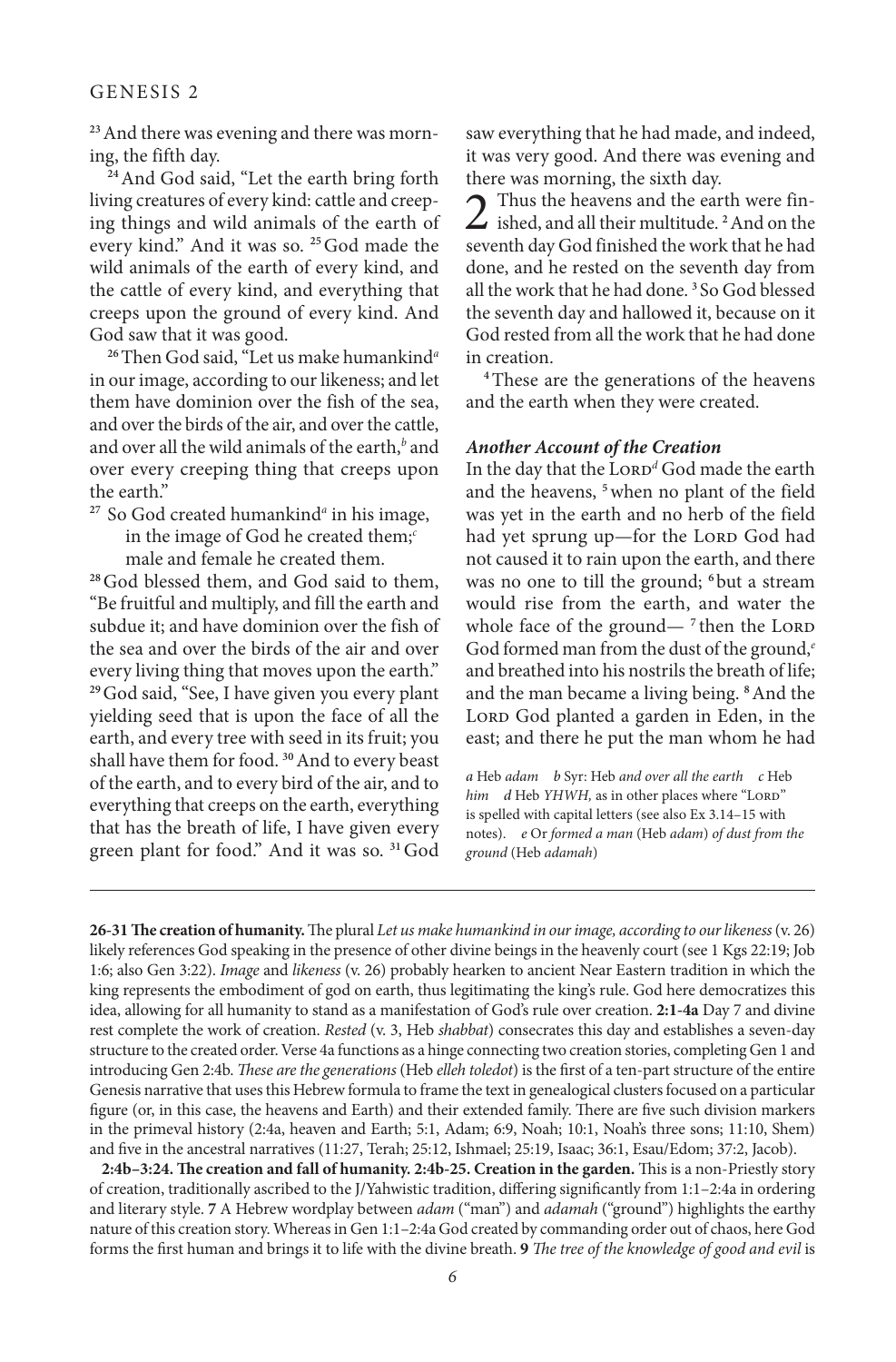formed. <sup>9</sup>Out of the ground the LORD God made to grow every tree that is pleasant to the sight and good for food, the tree of life also in the midst of the garden, and the tree of the knowledge of good and evil.

**10**A river flows out of Eden to water the garden, and from there it divides and becomes four branches. **11**The name of the first is Pishon; it is the one that flows around the whole land of Havilah, where there is gold; **<sup>12</sup>** and the gold of that land is good; bdellium and onyx stone are there. **<sup>13</sup>**The name of the second river is Gihon; it is the one that flows around the whole land of Cush. **<sup>14</sup>**The name of the third river is Tigris, which flows east of Assyria. And the fourth river is the Euphrates.

<sup>15</sup>The LORD God took the man and put him in the garden of Eden to till it and keep it. <sup>16</sup> And the LORD God commanded the man, "You may freely eat of every tree of the garden; <sup>17</sup> but of the tree of the knowledge of good and evil you shall not eat, for in the day that you eat of it you shall die."

<sup>18</sup>Then the LORD God said, "It is not good that the man should be alone; I will make him a helper as his partner." **<sup>19</sup>** So out of the ground the LORD God formed every animal of the field and every bird of the air, and brought them to the man to see what he would call them; and whatever the man called every living creature, that was its name. **<sup>20</sup>**The man gave names to all cattle, and to the birds of the air, and to every animal of the field; but for the man*<sup>a</sup>* there was not found a helper as his partner. **<sup>21</sup>** So the LORD God caused a deep sleep to fall upon the man, and he slept; then he took one of his ribs and closed up its place with flesh. **<sup>22</sup>**And the

rib that the LORD God had taken from the man he made into a woman and brought her to the man. **<sup>23</sup>**Then the man said,

"This at last is bone of my bones and flesh of my flesh;

this one shall be called Woman,*<sup>b</sup>*

for out of Man*<sup>c</sup>* this one was taken."

**<sup>24</sup>**Therefore a man leaves his father and his mother and clings to his wife, and they become one flesh. **<sup>25</sup>**And the man and his wife were both naked, and were not ashamed.

#### *The First Sin and Its Punishment*

 $3$  Now the serpent was more crafty than any other wild animal that the LORD God had made. He said to the woman, "Did God say, 'You shall not eat from any tree in the garden'?" **<sup>2</sup>**The woman said to the serpent, "We may eat of the fruit of the trees in the garden; **<sup>3</sup>** but God said, 'You shall not eat of the fruit of the tree that is in the middle of the garden, nor shall you touch it, or you shall die.'" **<sup>4</sup>**But the serpent said to the woman, "You will not die; **<sup>5</sup>** for God knows that when you eat of it your eyes will be opened, and you will be like God,*<sup>d</sup>* knowing good and evil." **<sup>6</sup>** So when the woman saw that the tree was good for food, and that it was a delight to the eyes, and that the tree was to be desired to make one wise, she took of its fruit and ate; and she also gave some to her husband, who was with her, and he ate. **<sup>7</sup>**Then the eyes of both were opened, and they knew that they were naked; and they sewed fig leaves together and made loincloths for themselves.

*a* Or *for Adam b* Heb *ishshah c* Heb *ish d* Or *gods*

a merism highlighting the acquisition of a wide range of knowledge. **18-20** *It is not good that the man should be alone* contrasts with Gen 1:1–2:4a and the repeated refrain of creation's goodness. Also note that here animals are created after, not before, the first humans (cf. 1:24-25). Here the man participates in creation by naming each animal in the quest to find a suitable helper. **23-25** Another Hebrew wordplay (cf. 2:7) highlights the relatedness of *Man* (Heb *ish*) and *Woman* (Heb *ishah*). **3:1-25. Humanity's rise and fall.** Christianity traditionally regards this story as the advent of original sin (see Rom 5:12-21), despite the absence of the word "sin." While eating the forbidden fruit certainly has disastrous consequences, it also results in the maturation of humanity from an uncivilized to a civilized state. **1-2** *The serpent* is not presented as inherently evil or threatening but simply as a part of God's creation. *More crafty* denotes simply the serpent's association with wisdom (see Matt 10:16). It is not until the Second Temple period when the serpent here comes to be associated with the devil (see Wis 2:24). **4-7** The serpent calls into question the actual consequences of eating the fruit and is, perhaps expectedly, proven right. What the serpent says will happen happens, and the death of which God warned does not come to pass (see 3:22-24).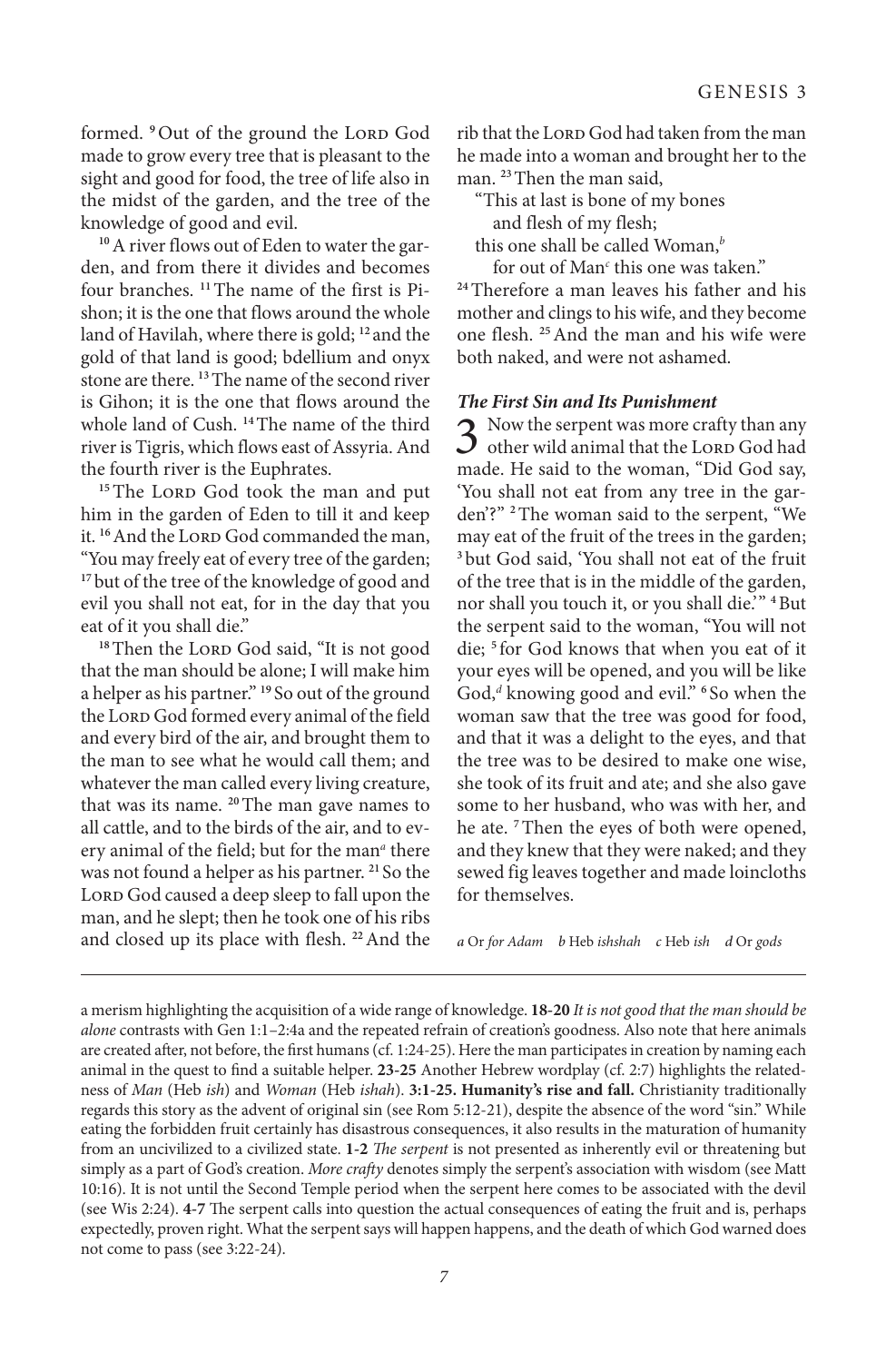<sup>8</sup>They heard the sound of the LORD God walking in the garden at the time of the evening breeze, and the man and his wife hid themselves from the presence of the LORD God among the trees of the garden. **<sup>9</sup>**But the LORD God called to the man, and said to him, "Where are you?" **<sup>10</sup>**He said, "I heard the sound of you in the garden, and I was afraid, because I was naked; and I hid myself." **<sup>11</sup>**He said, "Who told you that you were naked? Have you eaten from the tree of which I commanded you not to eat?" **<sup>12</sup>**The man said, "The woman whom you gave to be with me, she gave me fruit from the tree, and I ate."<sup>13</sup>Then the LORD God said to the woman, "What is this that you have done?" The woman said, "The serpent tricked me, and I ate." <sup>14</sup>The LORD God said to the serpent,

"Because you have done this, cursed are you among all animals and among all wild creatures; upon your belly you shall go, and dust you shall eat all the days of your life. **<sup>15</sup>** I will put enmity between you and the woman, and between your offspring and hers; he will strike your head, and you will strike his heel." **<sup>16</sup>**To the woman he said, "I will greatly increase your pangs in childbearing; in pain you shall bring forth children, yet your desire shall be for your husband, and he shall rule over you." **<sup>17</sup>**And to the man*<sup>a</sup>* he said, "Because you have listened to the voice of your wife, and have eaten of the tree

about which I commanded you, 'You shall not eat of it,'

cursed is the ground because of you;

in toil you shall eat of it all the days of your life;

**<sup>18</sup>** thorns and thistles it shall bring forth for you;

and you shall eat the plants of the field.

<sup>19</sup> By the sweat of your face you shall eat bread

until you return to the ground,

for out of it you were taken;

you are dust,

and to dust you shall return."

**<sup>20</sup>**The man named his wife Eve,*<sup>b</sup>* because she was the mother of all living. <sup>21</sup> And the LORD God made garments of skins for the man<sup>c</sup> and for his wife, and clothed them.

<sup>22</sup>Then the LORD God said, "See, the man has become like one of us, knowing good and evil; and now, he might reach out his hand and take also from the tree of life, and eat, and live forever"- <sup>23</sup> therefore the LORD God sent him forth from the garden of Eden, to till the ground from which he was taken. **<sup>24</sup>**He drove out the man; and at the east of the garden of Eden he placed the cherubim, and a sword flaming and turning to guard the way to the tree of life.

#### *Cain Murders Abel*

 $\overline{4}$  Now the man knew his wife Eve, and she  $\boldsymbol{\pm}$  conceived and bore Cain, saying, "I have produced<sup>d</sup> a man with the help of the Lord." **<sup>2</sup>**Next she bore his brother Abel. Now Abel

*a* Or *to Adam b* In Heb *Eve* resembles the word for *living c* Or *for Adam d* The verb in Heb resembles the word for *Cain*

**8-19** Equipped with their newfound knowledge, the first humans now experience fear, vulnerability, and a breakdown in relationships. It is common in the history of tradition to blame the woman (e.g., Sir 25:24; 1 Tim 2:14), though note that punishment befalls both animal and human realms. The punishments here are likely etiologies explaining why serpents slither on their stomachs, women endure pain in childbirth, and men toil in working the ground. **20-21** *Eve* means "life" in Hebrew, so the first couple, Adam and Eve, represent "humanity" and "life." God, noting their vulnerability, clothes them. **22-24** *Like one of us* (v. 22) references God speaking in the heavenly court (see 1:26). Here God confirms implicitly that the words spoken by the serpent in 3:4-5 were indeed true.

**4:1-26. Abel, Cain, and Cain's descendants. 1-16** The first sin occurs as brother kills brother over the inscrutability of God's choice. **1-2** *Cain* comes from the Hebrew word "create" (*qanah*), while *Abel* is the same word translated as "vanity" in Ecclesiastes (*hevel*). As is common in Genesis, the brothers are very different from one another, representing two innovations in a post-Eden society: farming and shepherding.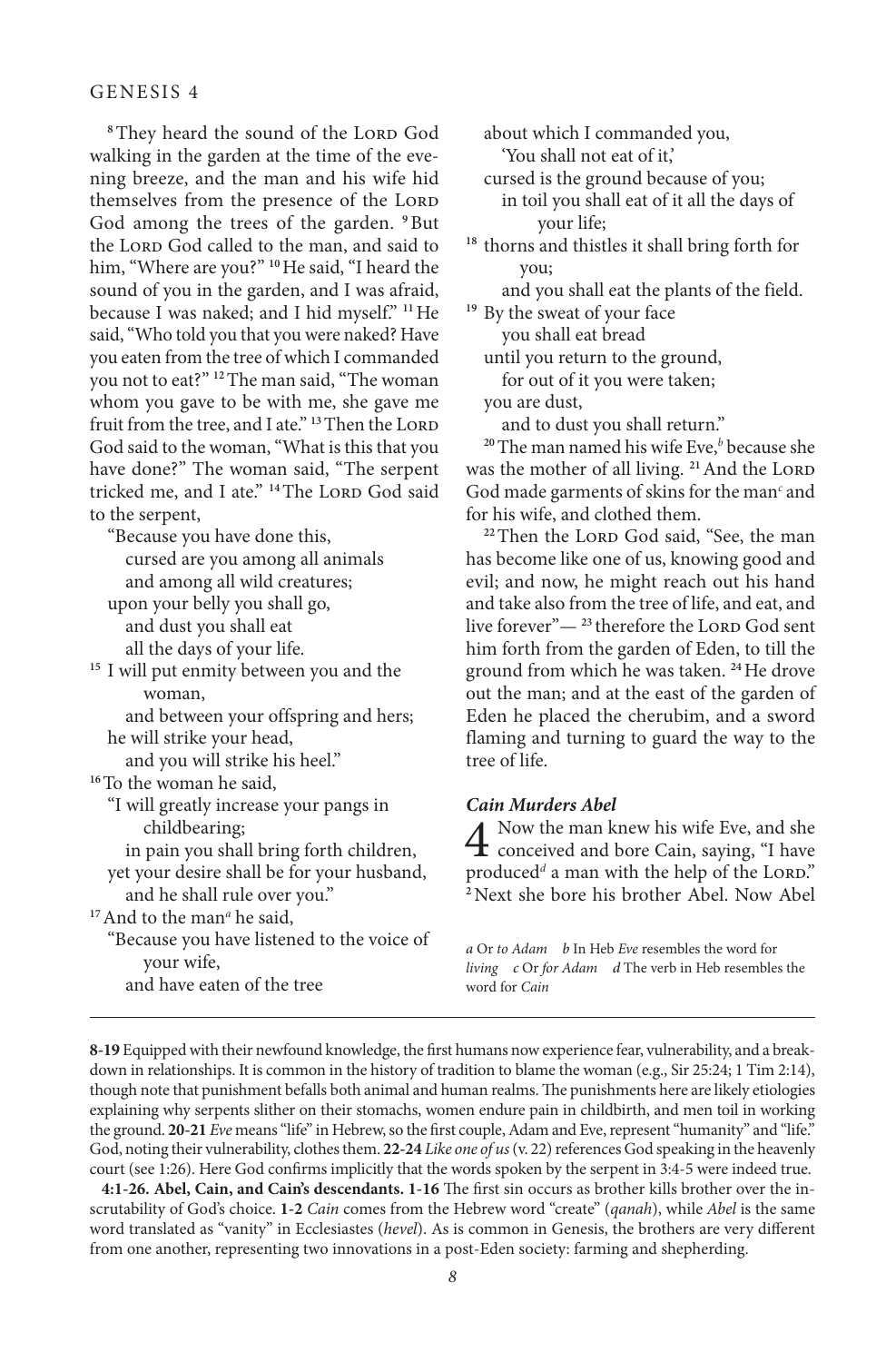was a keeper of sheep, and Cain a tiller of the ground. **<sup>3</sup>** In the course of time Cain brought to the Lorp an offering of the fruit of the ground, **<sup>4</sup>** and Abel for his part brought of the firstlings of his flock, their fat portions. And the LORD had regard for Abel and his offering, **<sup>5</sup>** but for Cain and his offering he had no regard. So Cain was very angry, and his countenance fell. **<sup>6</sup>**The LORD said to Cain, "Why are you angry, and why has your countenance fallen? **<sup>7</sup>** If you do well, will you not be accepted? And if you do not do well, sin is lurking at the door; its desire is for you, but you must master it."

**<sup>8</sup>**Cain said to his brother Abel, "Let us go out to the field."*<sup>a</sup>* And when they were in the field, Cain rose up against his brother Abel, and killed him. <sup>9</sup>Then the LORD said to Cain, "Where is your brother Abel?" He said, "I do not know; am I my brother's keeper?" **<sup>10</sup>**And the Lorp said, "What have you done? Listen; your brother's blood is crying out to me from the ground! **<sup>11</sup>**And now you are cursed from the ground, which has opened its mouth to receive your brother's blood from your hand. **<sup>12</sup>**When you till the ground, it will no longer yield to you its strength; you will be a fugitive and a wanderer on the earth." **<sup>13</sup>**Cain said to the LORD, "My punishment is greater than I can bear! **<sup>14</sup>**Today you have driven me away from the soil, and I shall be hidden from your face; I shall be a fugitive and a wanderer on the earth, and anyone who meets me may kill me." **<sup>15</sup>**Then the Lorp said to him, "Not so!<sup>b</sup> Whoever kills Cain will suffer a sevenfold vengeance." And the Lorp put a mark on Cain, so that no one who came upon him would kill him. **<sup>16</sup>**Then Cain went away from the presence of the LORD, and settled in the land of Nod,<sup>c</sup> east of Eden.

#### *Beginnings of Civilization*

<sup>17</sup>Cain knew his wife, and she conceived and bore Enoch; and he built a city, and named it Enoch after his son Enoch. **<sup>18</sup>**To Enoch was born Irad; and Irad was the father of Mehujael, and Mehujael the father of Methushael, and Methushael the father of Lamech. **<sup>19</sup>**Lamech took two wives; the name of the one was Adah, and the name of the other Zillah. **<sup>20</sup>**Adah bore Jabal; he was the ancestor of those who live in tents and have livestock. **<sup>21</sup>**His brother's name was Jubal; he was the ancestor of all those who play the lyre and pipe. **<sup>22</sup>**Zillah bore Tubal-cain, who made all kinds of bronze and iron tools. The sister of Tubal-cain was Naamah.

**<sup>23</sup>**Lamech said to his wives:

"Adah and Zillah, hear my voice;

- you wives of Lamech, listen to what I say: I have killed a man for wounding me,
- a young man for striking me.

**<sup>24</sup>** If Cain is avenged sevenfold,

truly Lamech seventy-sevenfold."

**<sup>25</sup>**Adam knew his wife again, and she bore a son and named him Seth, for she said, "God has appointed*<sup>d</sup>* for me another child instead of Abel, because Cain killed him." **<sup>26</sup>**To Seth also a son was born, and he named him Enosh. At that time people began to invoke the name of the LORD.

#### *Adam's Descendants to Noah and His Sons*

 $5$  This is the list of the descendants of Adam.<br>When God created humankind,<sup>e</sup> he made them*<sup>f</sup>* in the likeness of God. **<sup>2</sup>**Male and female he created them, and he blessed them and

*a* Sam Gk Syr Compare Vg: MT lacks *Let us go out to the field b* Gk Syr Vg: Heb *Therefore c* That is *Wandering d* The verb in Heb resembles the word for *Seth e* Heb *adam f* Heb *him*

**<sup>3-5</sup>** The text does not make clear why God favors Abel's offering and not Cain's. Scholars have suggested it may be because of God's preference for a pastoral lifestyle (David was a shepherd), or the first peek at what will become a recurring theme in Genesis: divine preference for the younger sibling. **6-7** This is the first occurrence of the word *sin* in the Bible (v. 7). God attempts to counsel a jealous Cain, suggesting sin is something one can master. **10-16** Cain receives a word of judgment in relation to the ground, as did his father, Adam (cf. 3:17b-19). Both are also exiled. Cain, fearing for his life as a fugitive, receives a protective *mark* (v. 15), perhaps a tattoo. **17-26** Cain's genealogy and the continued innovation in culture are evident in the careers of Lamech's sons: shepherd, musician, and smith. **25-26** The advent of referring to God with the divine name, YHWH, is attributed to the period of Seth's son, Enosh, whereas Exod 6:2-6 suggests God first reveals the name to Moses.

**<sup>5:1-32.</sup> The generations from Adam to Noah.** This list of the descendants of Adam actualizes the divine blessing in 1:28 to *be fruitful and multiply, and fill the earth.* The extraordinary ages of the individuals in this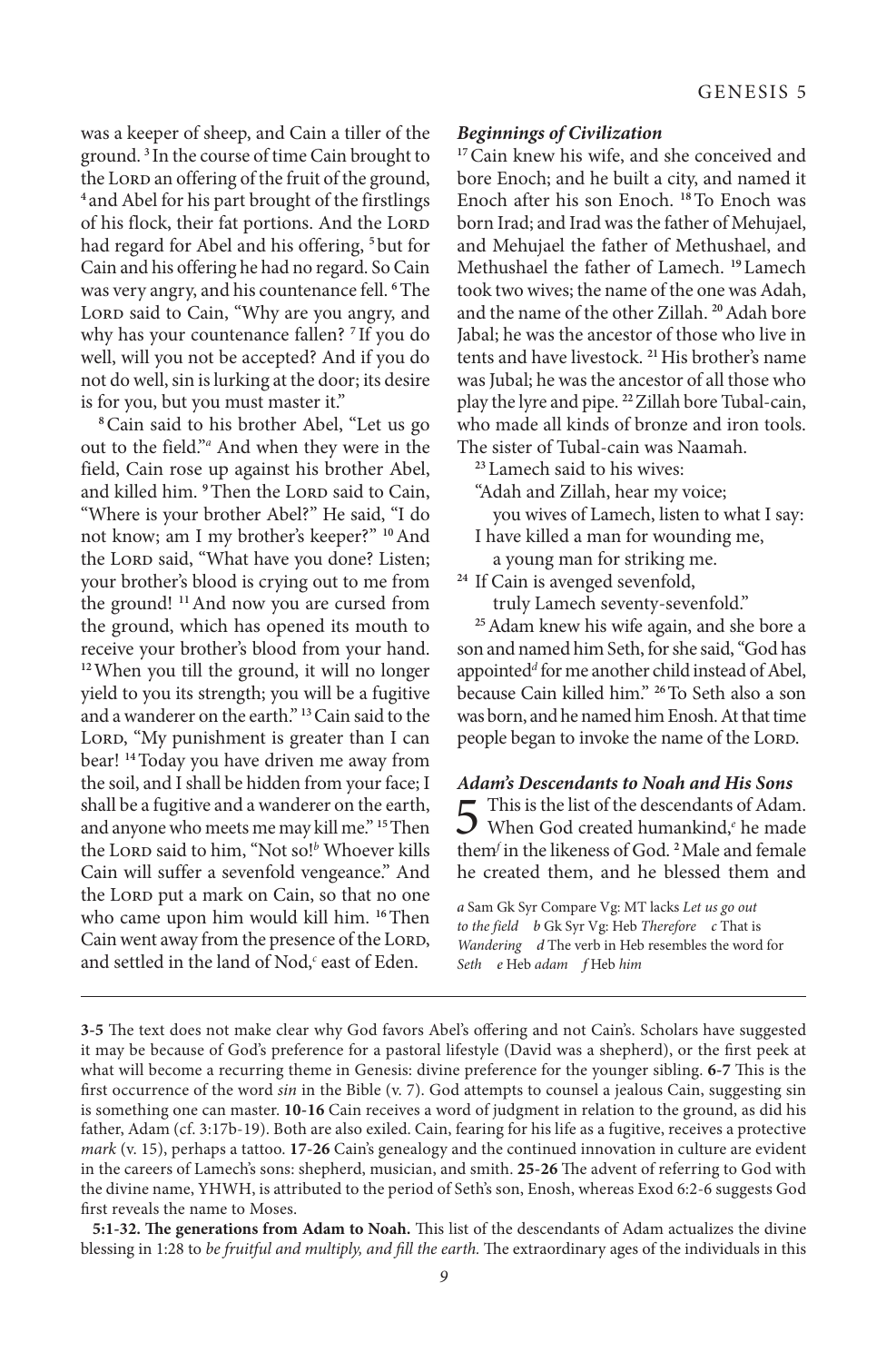named them "Humankind"<sup>*a*</sup> when they were created.

**<sup>3</sup>**When Adam had lived one hundred thirty years, he became the father of a son in his likeness, according to his image, and named him Seth. **<sup>4</sup>**The days of Adam after he became the father of Seth were eight hundred years; and he had other sons and daughters. **<sup>5</sup>**Thus all the days that Adam lived were nine hundred thirty years; and he died.

**<sup>6</sup>**When Seth had lived one hundred five years, he became the father of Enosh. **<sup>7</sup>** Seth lived after the birth of Enosh eight hundred seven years, and had other sons and daughters. **<sup>8</sup>**Thus all the days of Seth were nine hundred twelve years; and he died.

**9**When Enosh had lived ninety years, he became the father of Kenan. **<sup>10</sup>**Enosh lived after the birth of Kenan eight hundred fifteen years, and had other sons and daughters. **<sup>11</sup>**Thus all the days of Enosh were nine hundred five years; and he died.

**<sup>12</sup>**When Kenan had lived seventy years, he became the father of Mahalalel. **<sup>13</sup>**Kenan lived after the birth of Mahalalel eight hundred and forty years, and had other sons and daughters. **14**Thus all the days of Kenan were nine hundred and ten years; and he died.

**<sup>15</sup>**When Mahalalel had lived sixty-five years, he became the father of Jared. **<sup>16</sup>**Mahalalel lived after the birth of Jared eight hundred thirty years, and had other sons and daughters. **<sup>17</sup>**Thus all the days of Mahalalel were eight hundred ninety-five years; and he died.

**18**When Jared had lived one hundred sixtytwo years he became the father of Enoch. **<sup>19</sup>** Jared lived after the birth of Enoch eight hundred years, and had other sons and daughters. **<sup>20</sup>**Thus all the days of Jared were nine hundred sixty-two years; and he died.

**<sup>21</sup>**When Enoch had lived sixty-five years, he became the father of Methuselah. **<sup>22</sup>**Enoch walked with God after the birth of Methuselah three hundred years, and had other sons and daughters. **<sup>23</sup>**Thus all the days of Enoch were three hundred sixty-five years. **<sup>24</sup>**Enoch walked with God; then he was no more, because God took him.

**<sup>25</sup>**When Methuselah had lived one hundred eighty-seven years, he became the father of Lamech. **<sup>26</sup>**Methuselah lived after the birth of Lamech seven hundred eighty-two years, and had other sons and daughters. **<sup>27</sup>**Thus all the days of Methuselah were nine hundred sixtynine years; and he died.

**<sup>28</sup>**When Lamech had lived one hundred eighty-two years, he became the father of a son; **<sup>29</sup>**he named him Noah, saying, "Out of the ground that the LORD has cursed this one shall bring us relief from our work and from the toil of our hands." **<sup>30</sup>**Lamech lived after the birth of Noah five hundred ninety-five years, and had other sons and daughters. **<sup>31</sup>**Thus all the days of Lamech were seven hundred seventy-seven years; and he died.

**<sup>32</sup>**After Noah was five hundred years old, Noah became the father of Shem, Ham, and Japheth.

#### *The Wickedness of Humankind*

 $\bf{6}$  When people began to multiply on the face of the ground, and daughters were born to them, **<sup>2</sup>** the sons of God saw that they were fair; and they took wives for themselves of all that they chose. <sup>3</sup>Then the Lorp said, "My spirit shall not abide*<sup>b</sup>* in mortals forever, for they are flesh; their days shall be one hundred twenty years." **<sup>4</sup>**The Nephilim were on

*a* Heb *adam b* Meaning of Heb uncertain

genealogy are not meant to be taken literally but rather parallel other ancient lists (for example, the Sumerian King List) with incredibly long preflood life spans. Verse 1 begins the second *toledot* structure in Genesis focused on Adam and his descendants (see comment on 2:1-4a).

**6:1-4. The sons of God and the daughters of humans.** The divine/human boundary God sought to preserve in 3:22 is now broken when the *sons of God* commingle with the beautiful *daughters of humans*. A much more expansive tradition resides behind this brief text. Its strategic placement between the Adam genealogy and the flood narrative frames it as the reason for the flood. **2** *Sons of God* are angels in the LXX and elsewhere in the Hebrew Bible. **4** It is unclear whether *the Nephilim* are the *sons of God,* the result of their union with the *daughters of humans,* or (most likely) a physically imposing pre-Israelite people in Palestine (cf. Num 13:33; Deut 2:10-11). *Nephilim* literally means "fallen ones" in Hebrew.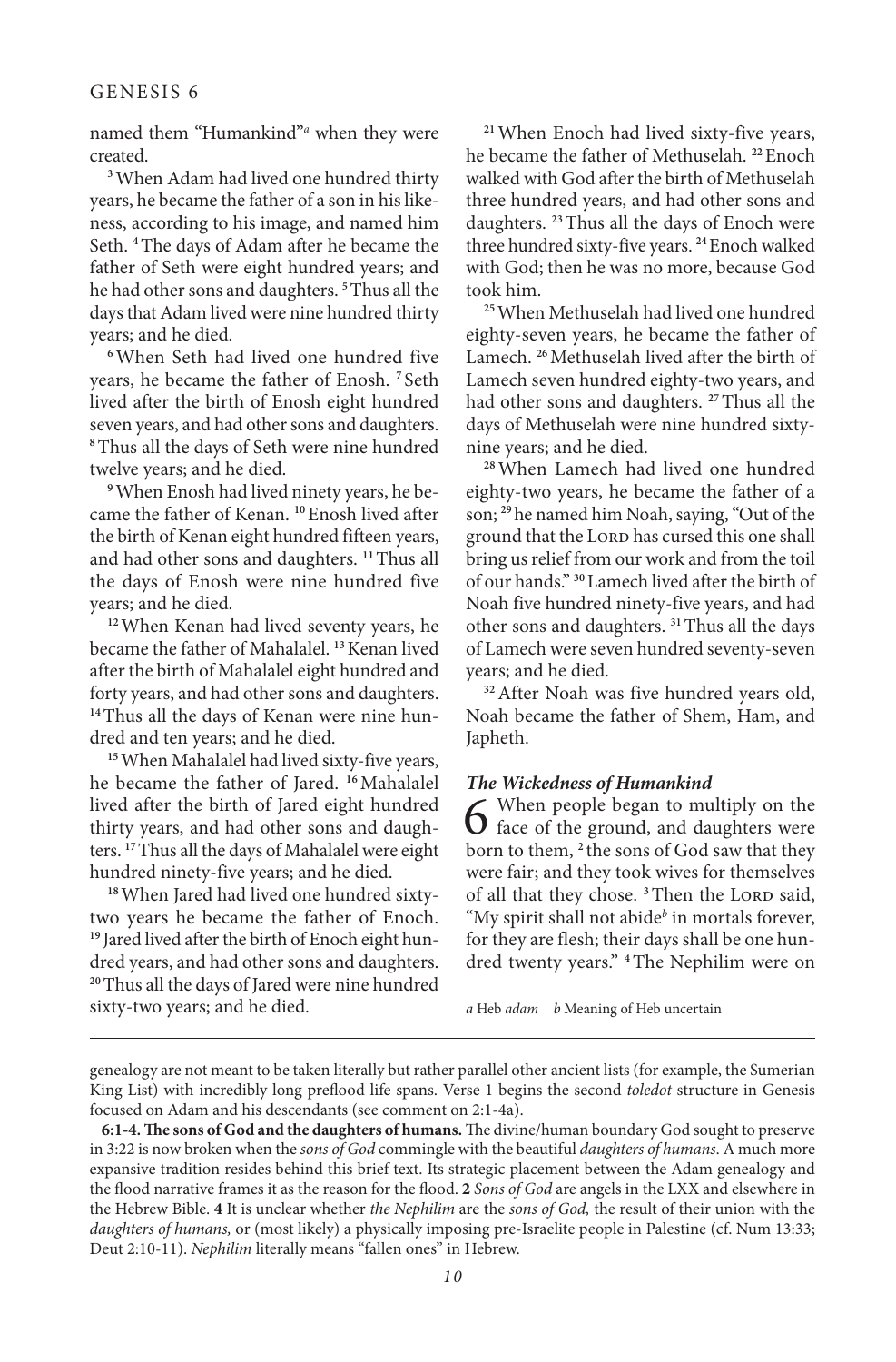the earth in those days—and also afterward when the sons of God went in to the daughters of humans, who bore children to them. These were the heroes that were of old, warriors of renown.

<sup>5</sup>The LORD saw that the wickedness of humankind was great in the earth, and that every inclination of the thoughts of their hearts was only evil continually. <sup>6</sup>And the LORD was sorry that he had made humankind on the earth, and it grieved him to his heart. **<sup>7</sup>** So the LORD said, "I will blot out from the earth the human beings I have created—people together with animals and creeping things and birds of the air, for I am sorry that I have made them." **<sup>8</sup>**But Noah found favor in the sight of the LORD.

#### *Noah Pleases God*

**<sup>9</sup>**These are the descendants of Noah. Noah was a righteous man, blameless in his generation; Noah walked with God. **<sup>10</sup>**And Noah had three sons, Shem, Ham, and Japheth.

<sup>11</sup> Now the earth was corrupt in God's sight, and the earth was filled with violence. **<sup>12</sup>**And God saw that the earth was corrupt; for all flesh had corrupted its ways upon the earth. <sup>13</sup> And God said to Noah, "I have determined to make an end of all flesh, for the earth is filled with violence because of them; now I am going to destroy them along with the earth. **<sup>14</sup>** Make yourself an ark of cypress*<sup>a</sup>* wood; make rooms in the ark, and cover it inside and out with pitch. **<sup>15</sup>**This is how you are to make it: the length of the ark three hundred cubits, its width fifty cubits, and its height thirty cubits. **<sup>16</sup>**Make a roof*<sup>b</sup>* for the ark, and finish it to a cubit above; and put the door of the ark in its side; make it with

lower, second, and third decks. **<sup>17</sup>** For my part, I am going to bring a flood of waters on the earth, to destroy from under heaven all flesh in which is the breath of life; everything that is on the earth shall die. **<sup>18</sup>**But I will establish my covenant with you; and you shall come into the ark, you, your sons, your wife, and your sons' wives with you. **<sup>19</sup>**And of every living thing, of all flesh, you shall bring two of every kind into the ark, to keep them alive with you; they shall be male and female. **<sup>20</sup>**Of the birds according to their kinds, and of the animals according to their kinds, of every creeping thing of the ground according to its kind, two of every kind shall come in to you, to keep them alive. **<sup>21</sup>**Also take with you every kind of food that is eaten, and store it up; and it shall serve as food for you and for them." **<sup>22</sup>**Noah did this; he did all that God commanded him.

#### *The Great Flood*

7 Then the Lord said to Noah, "Go into the ark, you and all your household, for I have seen that you alone are righteous before me in this generation. **<sup>2</sup>**Take with you seven pairs of all clean animals, the male and its mate; and a pair of the animals that are not clean, the male and its mate; **<sup>3</sup>** and seven pairs of the birds of the air also, male and female, to keep their kind alive on the face of all the earth. **<sup>4</sup>**For in seven days I will send rain on the earth for forty days and forty nights; and every living thing that I have made I will blot out from the face of the ground."<sup>5</sup> And Noah did all that the LORD had commanded him.

**<sup>6</sup>**Noah was six hundred years old when the

*a* Meaning of Heb uncertain *b* Or *window*

**<sup>6:5–8:22.</sup> The great flood.** Creation imagery abounds in this narrative, which describes God's un-creation and re-creation of the world. The text itself is composite, a combination of two separate flood accounts (a mixture often attributed to Priestly traditions tied to Gen 1:1–2:4a and 5:1-32, and Yahwistic traditions in 2:4b–4:26), woven together to comprise a single narrative. **6:5-8** Unlike other ancient Near Eastern flood accounts, which place blame for the deluge on the disruption caused by a noisy and overpopulated world, the Genesis account focuses on the human proclivity toward wickedness. This wickedness is not matched, however, by divine anger but by divine sorrow (v. 7), betraying that God experiences a range of emotions. **9** *These are the descendants* marks the third occurrence of the *toledot* organizing formula in Genesis (see comment on 2:1-4a). Jacob and Job are the only other individuals in the Bible described as *blameless* (Heb *tam*). See Gen 25:27 and Job 1:1, 8; 2:3. **7:1-10** The interweaving of two flood stories is evident here in the command to take seven pairs of clean animals and one pair of unclean (v. 2) in the Priestly tradition and two pairs, male and female, of each animal in the Yahwistic tradition (vv. 8-9).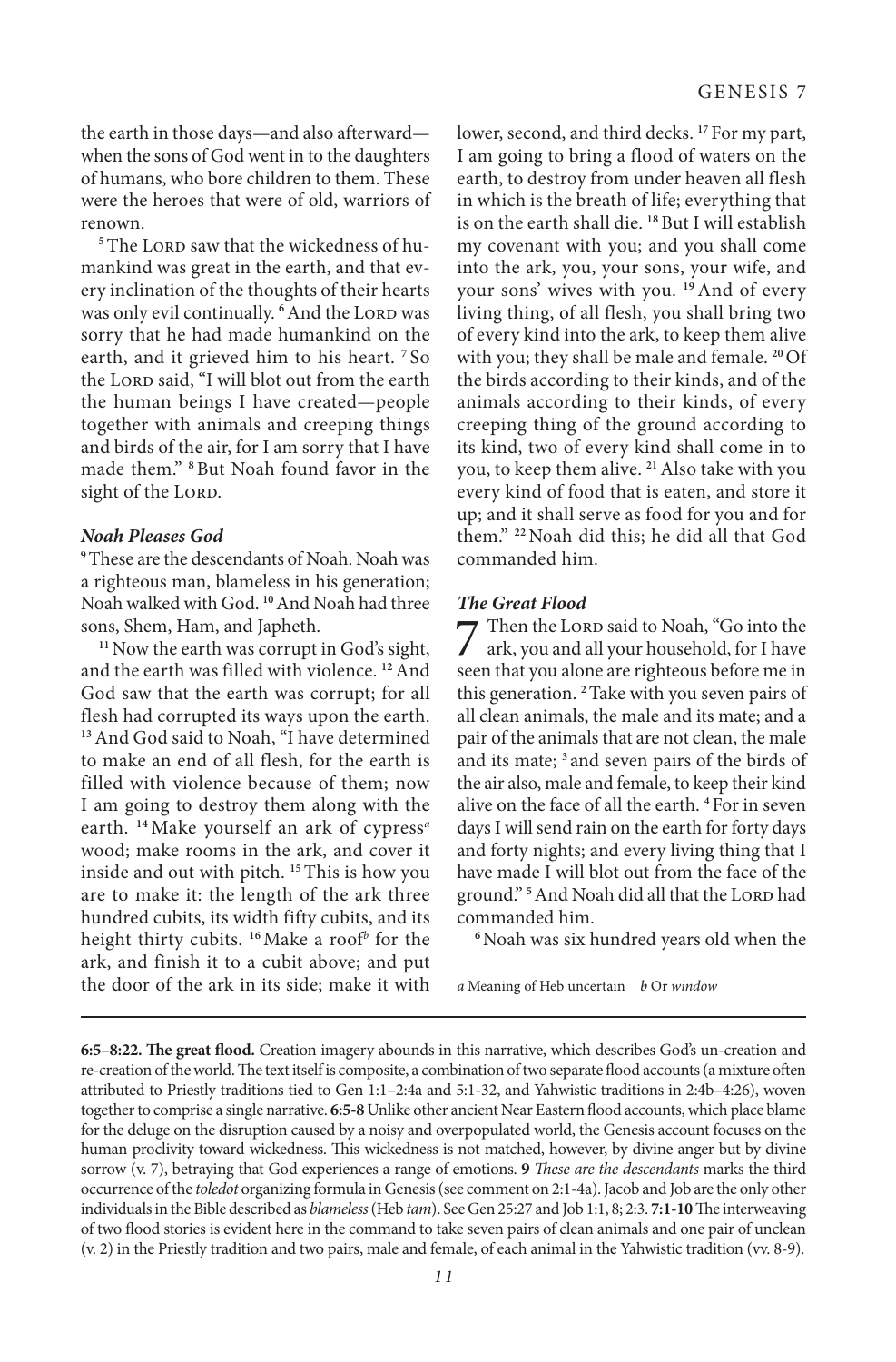flood of waters came on the earth. **<sup>7</sup>**And Noah with his sons and his wife and his sons' wives went into the ark to escape the waters of the flood. **<sup>8</sup>**Of clean animals, and of animals that are not clean, and of birds, and of everything that creeps on the ground, **<sup>9</sup>** two and two, male and female, went into the ark with Noah, as God had commanded Noah. **<sup>10</sup>**And after seven days the waters of the flood came on the earth.

**<sup>11</sup>** In the six hundredth year of Noah's life, in the second month, on the seventeenth day of the month, on that day all the fountains of the great deep burst forth, and the windows of the heavens were opened. **<sup>12</sup>**The rain fell on the earth forty days and forty nights. **<sup>13</sup>**On the very same day Noah with his sons, Shem and Ham and Japheth, and Noah's wife and the three wives of his sons entered the ark, **<sup>14</sup>** they and every wild animal of every kind, and all domestic animals of every kind, and every creeping thing that creeps on the earth, and every bird of every kind—every bird, every winged creature. **<sup>15</sup>**They went into the ark with Noah, two and two of all flesh in which there was the breath of life. **<sup>16</sup>**And those that entered, male and female of all flesh, went in as God had commanded him; and the LORD shut him in.

<sup>17</sup>The flood continued forty days on the earth; and the waters increased, and bore up the ark, and it rose high above the earth. **<sup>18</sup>**The waters swelled and increased greatly on the earth; and the ark floated on the face of the waters. **<sup>19</sup>**The waters swelled so mightily on the earth that all the high mountains under the whole heaven were covered; **<sup>20</sup>** the waters swelled above the mountains, covering them fifteen cubits deep. **<sup>21</sup>**And all flesh died that moved on the earth, birds, domestic animals, wild animals, all swarming creatures that swarm on the earth, and all human beings; **<sup>22</sup>** everything on dry land in whose nostrils was the breath of life died. **<sup>23</sup>**He blotted out every living thing that was on the face of the ground, human beings and animals and creeping things and birds of the air; they were blotted out from the earth. Only Noah was left, and those that were with him in the ark. **<sup>24</sup>**And the waters swelled on the earth for one hundred fifty days.

#### *The Flood Subsides*

 $8$  But God remembered Noah and all the wild animals and all the domestic animals that connectively high the condition of  $\alpha$ that were with him in the ark. And God made a wind blow over the earth, and the waters subsided; **<sup>2</sup>** the fountains of the deep and the windows of the heavens were closed, the rain from the heavens was restrained, **<sup>3</sup>** and the waters gradually receded from the earth. At the end of one hundred fifty days the waters had abated; **<sup>4</sup>** and in the seventh month, on the seventeenth day of the month, the ark came to rest on the mountains of Ararat. **<sup>5</sup>**The waters continued to abate until the tenth month; in the tenth month, on the first day of the month, the tops of the mountains appeared.

<sup>6</sup>At the end of forty days Noah opened the window of the ark that he had made **<sup>7</sup>** and sent out the raven; and it went to and fro until the waters were dried up from the earth. **<sup>8</sup>**Then he sent out the dove from him, to see if the waters had subsided from the face of the ground; **<sup>9</sup>**but the dove found no place to set its foot, and it returned to him to the ark, for the waters were still on the face of the whole earth. So he put out his hand and took it and brought it into the ark with him. **<sup>10</sup>**He waited another seven days, and again he sent out the dove from the ark; **<sup>11</sup>** and the dove came back to him in the evening, and there in its beak was a freshly plucked olive leaf; so Noah knew that the waters had subsided from the earth. **<sup>12</sup>**Then he waited another seven days, and sent out the dove; and it did not return to him any more.

**<sup>13</sup>** In the six hundred first year, in the first month, on the first day of the month, the waters

**<sup>11</sup>** *The fountains of the great deep* and *windows of the heavens* hearken to the separation of the waters in 1:6-8. The deluge is portrayed as an act of un-creation, returning the world to its original primordial chaos. **17-24** Again evidencing the composite nature of the flood narrative, the flood is said to have lasted *forty days* (v. 17) and *one hundred fifty days* (v. 24). **8:1-3** The wind blowing over the waters and the closing of the fountains of the deep and windows of heaven begin the work of re-creation by recalling the second day of creation (1:6-8). **4-12** There are a number of similarities to the flood account from the Gilgamesh Epic. In both Gilgamesh and the biblical account, the ark comes to rest on a mountain as the flood waters abate, and in both texts various birds are sent out to confirm dry land.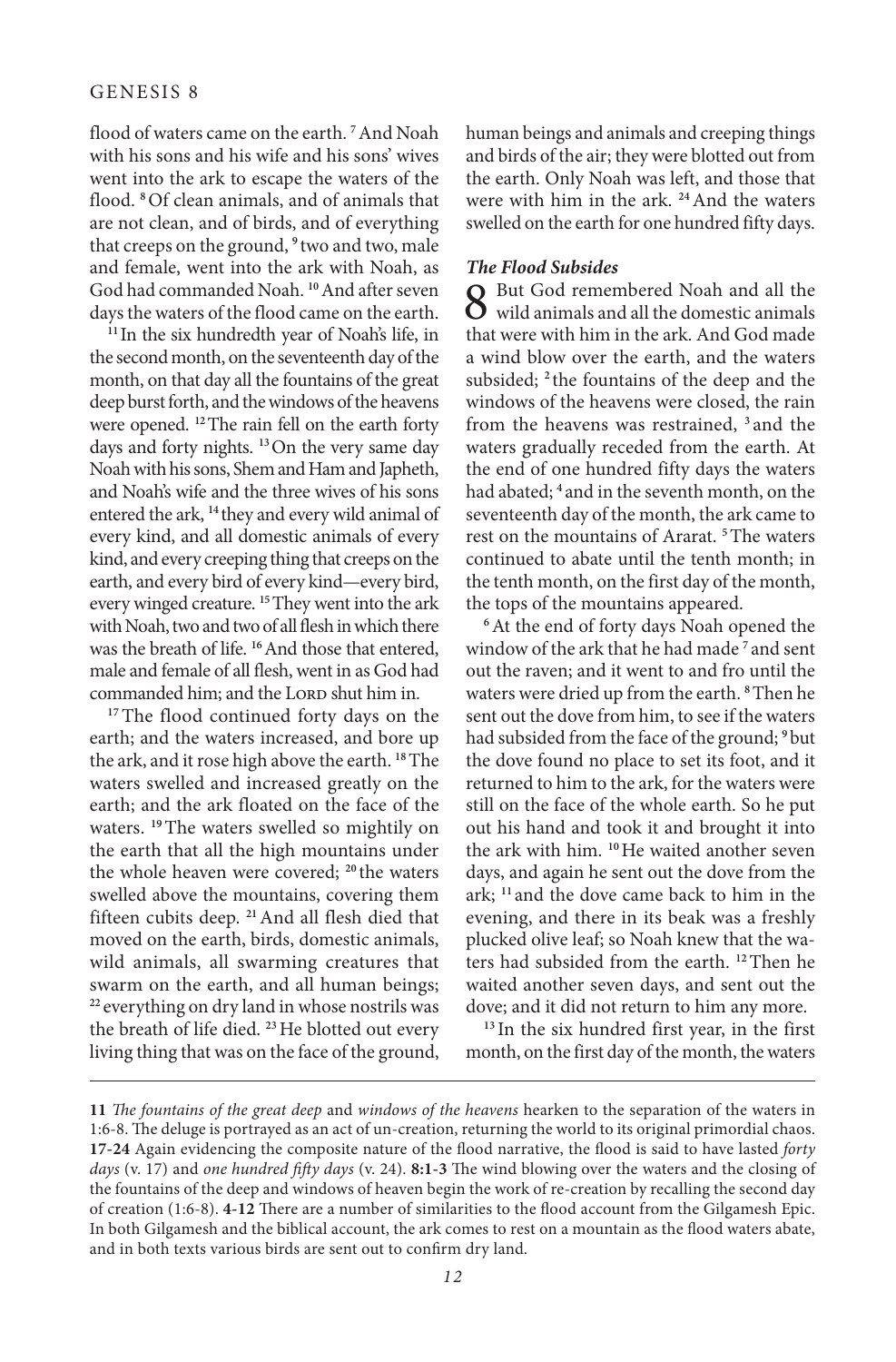were dried up from the earth; and Noah removed the covering of the ark, and looked, and saw that the face of the ground was drying. **<sup>14</sup>** In the second month, on the twenty-seventh day of the month, the earth was dry. **<sup>15</sup>**Then God said to Noah, <sup>16</sup> "Go out of the ark, you and your wife, and your sons and your sons' wives with you. **<sup>17</sup>**Bring out with you every living thing that is with you of all flesh—birds and animals and every creeping thing that creeps on the earth so that they may abound on the earth, and be fruitful and multiply on the earth." **<sup>18</sup>** So Noah went out with his sons and his wife and his sons' wives. **<sup>19</sup>**And every animal, every creeping thing, and every bird, everything that moves on the earth, went out of the ark by families.

#### *God's Promise to Noah*

<sup>20</sup>Then Noah built an altar to the LORD, and took of every clean animal and of every clean bird, and offered burnt offerings on the altar. <sup>21</sup> And when the LORD smelled the pleasing odor, the LORD said in his heart, "I will never again curse the ground because of humankind, for the inclination of the human heart is evil from youth; nor will I ever again destroy every living creature as I have done.

**<sup>22</sup>** As long as the earth endures, seedtime and harvest, cold and heat, summer and winter, day and night, shall not cease."

#### *The Covenant with Noah*

9 God blessed Noah and his sons, and said to them, "Be fruitful and multiply, and fill the earth. **<sup>2</sup>**The fear and dread of you shall rest on every animal of the earth, and on every bird of the air, on everything that creeps on

the ground, and on all the fish of the sea; into your hand they are delivered. **<sup>3</sup>**Every moving thing that lives shall be food for you; and just as I gave you the green plants, I give you everything. **<sup>4</sup>**Only, you shall not eat flesh with its life, that is, its blood. **<sup>5</sup>**For your own lifeblood I will surely require a reckoning: from every animal I will require it and from human beings, each one for the blood of another, I will require a reckoning for human life.

**<sup>6</sup>** Whoever sheds the blood of a human, by a human shall that person's blood be shed;

for in his own image

God made humankind.

**<sup>7</sup>**And you, be fruitful and multiply, abound on the earth and multiply in it."

**<sup>8</sup>**Then God said to Noah and to his sons with him, <sup>9</sup> "As for me, I am establishing my covenant with you and your descendants after you, **<sup>10</sup>** and with every living creature that is with you, the birds, the domestic animals, and every animal of the earth with you, as many as came out of the ark.*<sup>a</sup>* **<sup>11</sup>** I establish my covenant with you, that never again shall all flesh be cut off by the waters of a flood, and never again shall there be a flood to destroy the earth." **<sup>12</sup>**God said, "This is the sign of the covenant that I make between me and you and every living creature that is with you, for all future generations: **<sup>13</sup>** I have set my bow in the clouds, and it shall be a sign of the covenant between me and the earth. **<sup>14</sup>**When I bring clouds over the earth and the bow is seen in the clouds, **<sup>15</sup>** I will remember my covenant that is between me and you and every living creature of all

*a* Gk: Heb adds *every animal of the earth*

**9:1-19. God's covenant with all creation. 1-7** There are a number of resonances with the Priestly creation account from Gen 1:1–2:4a: the blessing to be fruitful and multiply (9:1, 7; cf. 1:28); a revision of the original intention toward vegetarianism (9:3; cf. 1:29-30); human dominion and stewardship over creation (9:2; cf. 1:28); and reaffirmation of creation in the image of God (9:6; cf. 1:26-27). This overlap continues the theme of re-creation after the flood. **8-17** A *covenant* (v. 9) is an agreement between two parties, typically with one party holding superior status to the other, in which obligations exist on both sides. This covenant is the first explicit covenant in the Bible and is made not only with Noah and his family but with all creation, including all living creatures (vv. 9-12) and the earth (v. 13). The *bow* (v. 13) is often understood to be a rainbow, but Ps 7:12-13 and Hab 3:9-11 describe the bow as one of God's weapons. God is thus hanging up his weapon as a symbol and reminder that he will never again flood the earth.

**<sup>17</sup>** Continuing the theme of re-creation and resonances with Gen 1, the first postdeluge command God offers is *be fruitful and multiply on the earth*, recalling the original command to the first couple (1:28; see also 9:1).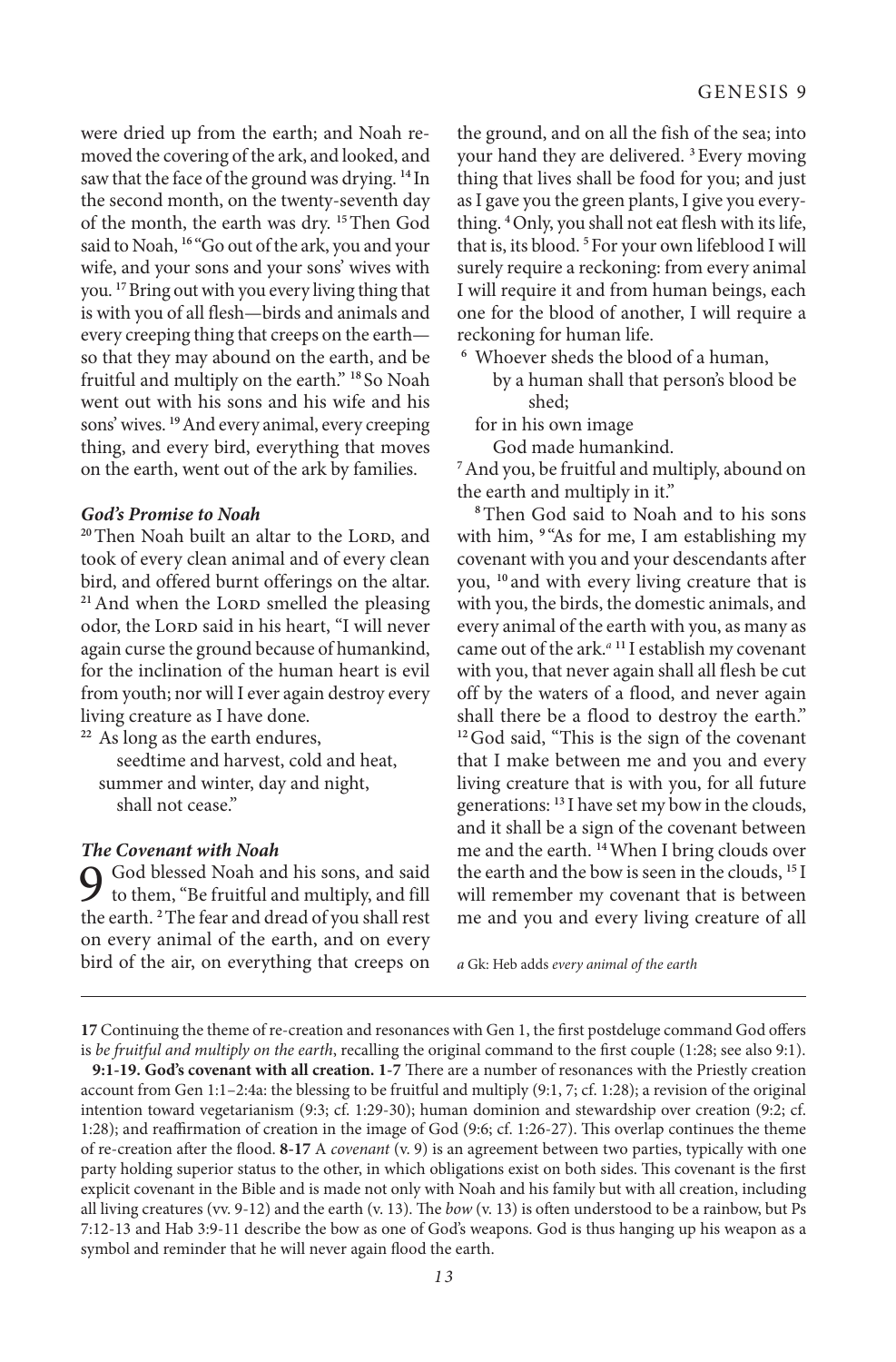flesh; and the waters shall never again become a flood to destroy all flesh. **<sup>16</sup>**When the bow is in the clouds, I will see it and remember the everlasting covenant between God and every living creature of all flesh that is on the earth." <sup>17</sup>God said to Noah, "This is the sign of the covenant that I have established between me and all flesh that is on the earth."

#### *Noah and His Sons*

**<sup>18</sup>**The sons of Noah who went out of the ark were Shem, Ham, and Japheth. Ham was the father of Canaan. **<sup>19</sup>**These three were the sons of Noah; and from these the whole earth was peopled.

**<sup>20</sup>**Noah, a man of the soil, was the first to plant a vineyard. **<sup>21</sup>**He drank some of the wine and became drunk, and he lay uncovered in his tent. **22**And Ham, the father of Canaan, saw the nakedness of his father, and told his two brothers outside. **23**Then Shem and Japheth took a garment, laid it on both their shoulders, and walked backward and covered the nakedness of their father; their faces were turned away, and they did not see their father's nakedness. **<sup>24</sup>**When Noah awoke from his wine and knew what his youngest son had done to him, **<sup>25</sup>**he said,

"Cursed be Canaan;

- lowest of slaves shall he be to his brothers."
- **<sup>26</sup>**He also said,
	- "Blessed by the LORD my God be Shem; and let Canaan be his slave.
- **<sup>27</sup>** May God make space for*<sup>a</sup>* Japheth, and let him live in the tents of Shem; and let Canaan be his slave."

**<sup>28</sup>**After the flood Noah lived three hundred fifty years. **<sup>29</sup>**All the days of Noah were nine hundred fifty years; and he died.

#### *Nations Descended from Noah*

These are the descendants of Noah's sons, Shem, Ham, and Japheth; children were born to them after the flood.

**2**The descendants of Japheth: Gomer, Magog, Madai, Javan, Tubal, Meshech, and Tiras. **<sup>3</sup>**The descendants of Gomer: Ashkenaz, Riphath, and Togarmah. **<sup>4</sup>**The descendants of Javan: Elishah, Tarshish, Kittim, and Rodanim.*<sup>b</sup>* **<sup>5</sup>**From these the coastland peoples spread. These are the descendants of Japheth*<sup>c</sup>* in their lands, with their own language, by their families, in their nations.

**<sup>6</sup>**The descendants of Ham: Cush, Egypt, Put, and Canaan. **<sup>7</sup>**The descendants of Cush: Seba, Havilah, Sabtah, Raamah, and Sabteca. The descendants of Raamah: Sheba and Dedan. **<sup>8</sup>**Cush became the father of Nimrod; he was the first on earth to become a mighty warrior. **<sup>9</sup>**He was a mighty hunter before the LORD; therefore it is said, "Like Nimrod a mighty hunter before the Lord." **<sup>10</sup>**The beginning of his kingdom was Babel, Erech, and Accad, all of them in the land of Shinar. **<sup>11</sup>**From that land he went into Assyria, and built Nineveh, Rehobothir, Calah, and **<sup>12</sup>**Resen between Nineveh and Calah; that is the great city. **<sup>13</sup>**Egypt became the father of Ludim, Anamim, Lehabim, Naphtuhim, **14**Pathrusim, Casluhim, and Caphtorim, from which the Philistines come.*<sup>d</sup>*

**15**Canaan became the father of Sidon his firstborn, and Heth, **<sup>16</sup>** and the Jebusites, the Amorites, the Girgashites, **<sup>17</sup>** the Hivites, the Arkites, the Sinites, **<sup>18</sup>** the Arvadites, the Zemarites, and

*a* Heb *yapht*, a play on *Japheth b* Heb Mss Sam Gk See 1 Chr 1.7: MT *Dodanim c* Compare verses 20, 31. Heb lacks *These are the descendants of Japheth d* Cn: Heb *Casluhim, from which the Philistines come, and Caphtorim*

**9:22-27. The cursing of Ham. 22-23** Some commentators suggest Ham had intercourse with his drunk, naked father, but it appears more likely, given that his brothers walk backward and seek to cover their father's nakedness, that the offense was not turning away. The offense, then, is a violation of a son's duty to protect his father's honor both by looking upon his nakedness and sharing this with his two brothers. **24-27** It is unclear why Canaan, and not Ham, is the object of Noah's curse, though it is plausible that an original curse on Ham has been emended to support the eventual Israelite conquest of Canaan. Noah's curse has also been used to legitimate the enslavement of black bodies in more recent centuries, given the interpretation of Ham and his descendants' apparent dark complexion as the motivation for his receiving the curse.

**10:1-32. The table of the nations.** These verses identify the fulfillment of the *be fruitful and multiply, and fill the earth* command (9:1, 7) given after the flood. The entire world is populated by Noah's three sons, giving rise to a diversity of peoples and geographical locales. *These are the descendants* (v. 1) is the fourth *toledot* formula in Genesis, introducing brief stories from the time of Noah's three sons (see comment on 2:1-4a).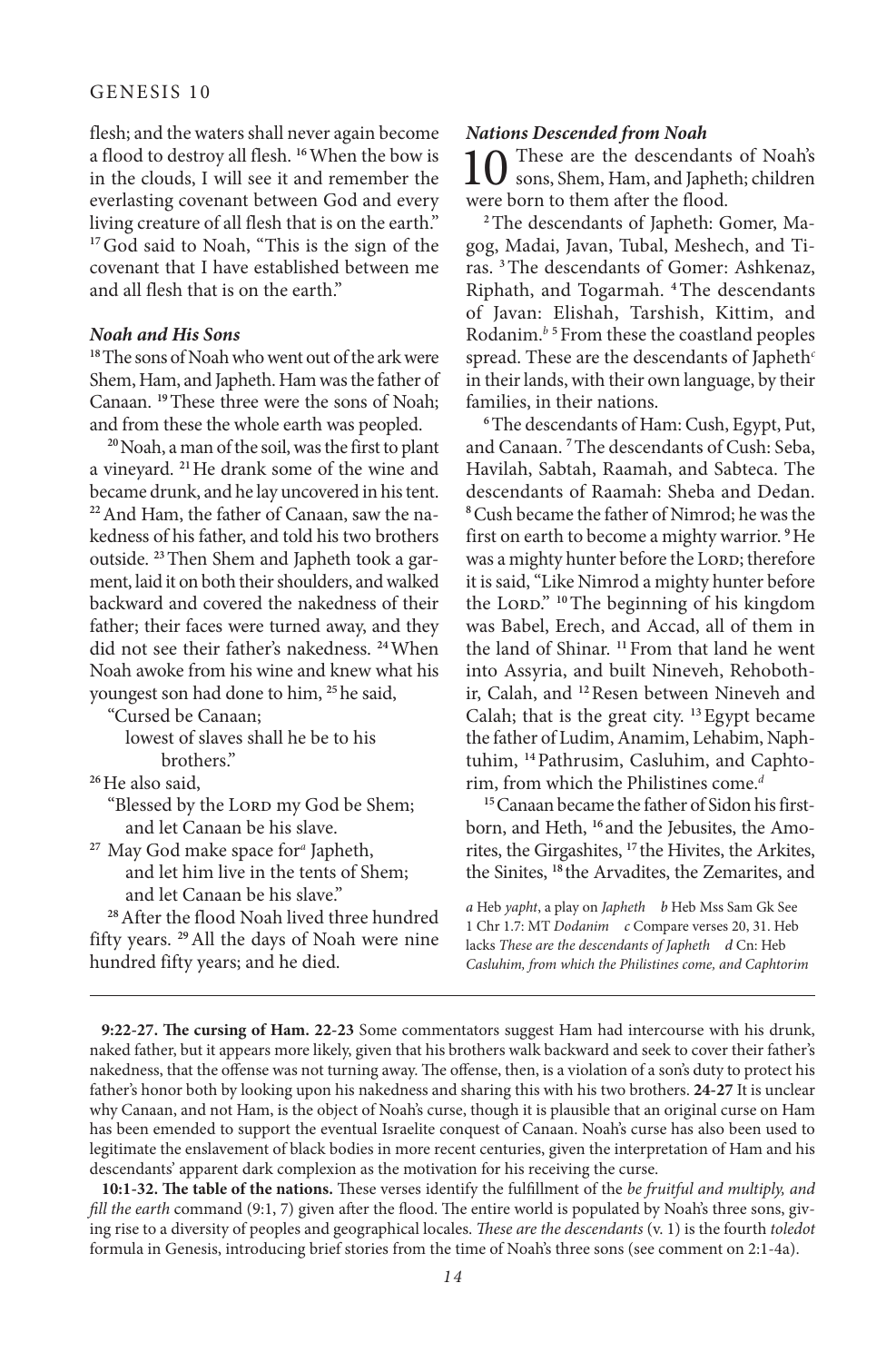the Hamathites. Afterward the families of the Canaanites spread abroad. **<sup>19</sup>**And the territory of the Canaanites extended from Sidon, in the direction of Gerar, as far as Gaza, and in the direction of Sodom, Gomorrah, Admah, and Zeboiim, as far as Lasha. **20**These are the descendants of Ham, by their families, their languages, their lands, and their nations.

**21**To Shem also, the father of all the children of Eber, the elder brother of Japheth, children were born. **<sup>22</sup>**The descendants of Shem: Elam, Asshur, Arpachshad, Lud, and Aram. **<sup>23</sup>**The descendants of Aram: Uz, Hul, Gether, and Mash. **<sup>24</sup>**Arpachshad became the father of Shelah; and Shelah became the father of Eber. **<sup>25</sup>**To Eber were born two sons: the name of the one was Peleg,*<sup>a</sup>* for in his days the earth was divided, and his brother's name was Joktan. **<sup>26</sup>** Joktan became the father of Almodad, Sheleph, Hazarmaveth, Jerah, **<sup>27</sup>**Hadoram, Uzal, Diklah, **<sup>28</sup>**Obal, Abimael, Sheba, **<sup>29</sup>**Ophir, Havilah, and Jobab; all these were the descendants of Joktan. **30**The territory in which they lived extended from Mesha in the direction of Sephar, the hill country of the east. **<sup>31</sup>**These are the descendants of Shem, by their families, their languages, their lands, and their nations.

**32**These are the families of Noah's sons, according to their genealogies, in their nations; and from these the nations spread abroad on the earth after the flood.

#### *The Tower of Babel*

 $\prod_{n=1}^{\infty}$  Now the whole earth had one language and the same words. <sup>2</sup>And as they migrated from the east,<sup>b</sup> they came upon a plain in the land of Shinar and settled there. **<sup>3</sup>**And they said to one another, "Come, let us make bricks, and burn them thoroughly." And they

had brick for stone, and bitumen for mortar. **<sup>4</sup>**Then they said, "Come, let us build ourselves a city, and a tower with its top in the heavens, and let us make a name for ourselves; otherwise we shall be scattered abroad upon the face of the whole earth." <sup>5</sup>The Lorp came down to see the city and the tower, which mortals had built. <sup>6</sup> And the LORD said, "Look, they are one people, and they have all one language; and this is only the beginning of what they will do; nothing that they propose to do will now be impossible for them. **<sup>7</sup>**Come, let us go down, and confuse their language there, so that they will not understand one another's speech." **<sup>8</sup>** So the LORD scattered them abroad from there over the face of all the earth, and they left off building the city. **<sup>9</sup>**Therefore it was called Babel, because there the Lorp confused<sup>c</sup> the language of all the earth; and from there the LORD scattered them abroad over the face of all the earth.

#### *Descendants of Shem*

**<sup>10</sup>**These are the descendants of Shem. When Shem was one hundred years old, he became the father of Arpachshad two years after the flood; **<sup>11</sup>** and Shem lived after the birth of Arpachshad five hundred years, and had other sons and daughters.

**<sup>12</sup>**When Arpachshad had lived thirty-five years, he became the father of Shelah; **<sup>13</sup>** and Arpachshad lived after the birth of Shelah four hundred three years, and had other sons and daughters.

**14**When Shelah had lived thirty years, he became the father of Eber; **<sup>15</sup>** and Shelah lived after the birth of Eber four hundred three years, and had other sons and daughters.

*a* That is *Division b* Or *migrated eastward c* Heb *balal*, meaning *to confuse*

**11:1-9. The tower of Babel.** The recurring theme in the primeval history of protecting the divine/human boundary (3:22-24; 6:1-4) returns here. Here it is again humanity that seeks to traverse this frontier (cf. 3:22-24). The result of this failed attempt is divinely initiated scattering and confusion of language, offering further context to the diversity of peoples, ethnicities, and geography seen in the table of nations in chapter 10. **7** On *let us*, see comment on 1:26-31. **9** The name *Babel* is a play on the Hebrew *balal*, meaning "to confuse."

**11:10-32. Genealogies to Abram.** The postdiluvian ages are still outside the bounds of expected human life spans but are not as fantastically long as seen in Gen 5, before the flood. This change is meant to highlight the cataclysmic shift that has occurred as a result of the flood. **10** *These are the descendants* marks the fifth occurrence of the *toledot* formula and the final instance in the primeval history, this time merely introducing Shem's genealogy with the ultimate goal of connecting the primeval history with Abram.